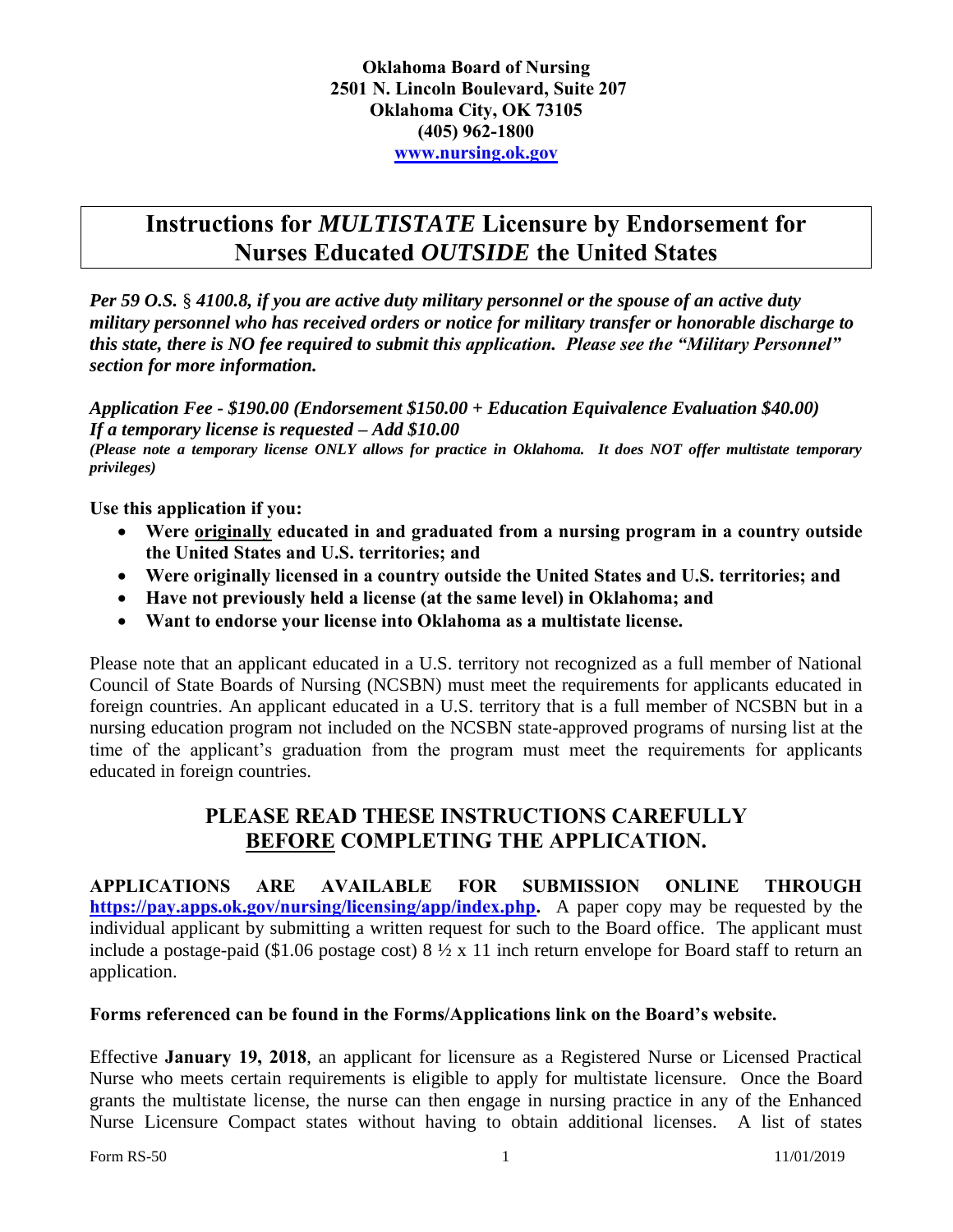participating in the Enhanced Nurse Licensure Compact is available at [https://www.ncsbn.org/enhanced-nlc-implementation.htm.](https://www.ncsbn.org/enhanced-nlc-implementation.htm)

Do not submit this application unless you declare Oklahoma as your primary state of residence; otherwise, Board staff will not proceed with review of your application.

Not all applicants will be eligible for a multistate license. In order to be eligible, the applicant must submit an application, pay a fee, submit fingerprints for a federal criminal background check, and meet the requirements listed in the following section.

Your application for a multistate license will be reviewed to determine if you meet the criteria for issuance of a multistate license. If you **do not meet** the criteria for a multistate license but you **do meet** the criteria for a single-state license, this application can be converted to an application for a single-state Oklahoma license, if you check the "YES" box in the application. Please note that if you do not meet the criteria for a multistate license and you check the "NO" box, indicating you do not want your application converted to a single-state Oklahoma license, **your application fee will not be refunded.** 

## **REQUIREMENTS FOR MULTISTATE LICENSURE IN OKLAHOMA**

**Age:** The applicant for licensure must be a minimum of eighteen (18) years of age.

**Verification of citizenship status:** State law requires the Board of Nursing to issue a license only to U.S. citizens, nationals and legal permanent resident aliens; and to qualified alien applicants who present, *in person*, valid documentary evidence of:

- 1. A valid, unexpired immigrant or nonimmigrant visa status for admission into the U.S.;
- 2. A pending or approved application for asylum in the U.S.;
- 3. Admission into the U.S. in refugee status;
- 4. A pending or approved application for temporary protected status in the U.S.;
- 5. Approved deferred action status; or
- 6. A pending application for adjustment of status to legal permanent residence status or conditional resident status.

Applicants in the above six categories will only be eligible to receive a license card that is valid for the time period of their authorized stay in the U.S., or if there is no date of end to the time period of their authorized stay, for one year. The license card is required to indicate that it is temporary. The information will be verified through the Systematic Alien Verification for Entitlements (SAVE) Program, operated by the U.S. Department of Homeland Security.

**Graduation from a government-approved program of registered or practical nursing**: You must be a graduate of a government-approved post-secondary program of registered or practical nursing, as verified by the Commission on Graduates of Foreign Nursing Schools (CGFNS)\*. A translated transcript from the nursing education program with certified proof of translation must be provided by CGFNS or directly from the nursing education program. The nursing education program you attended **must have included theory and clinical experience in the following areas**:

- Care of the adult
- Care of children
- Maternal-newborn nursing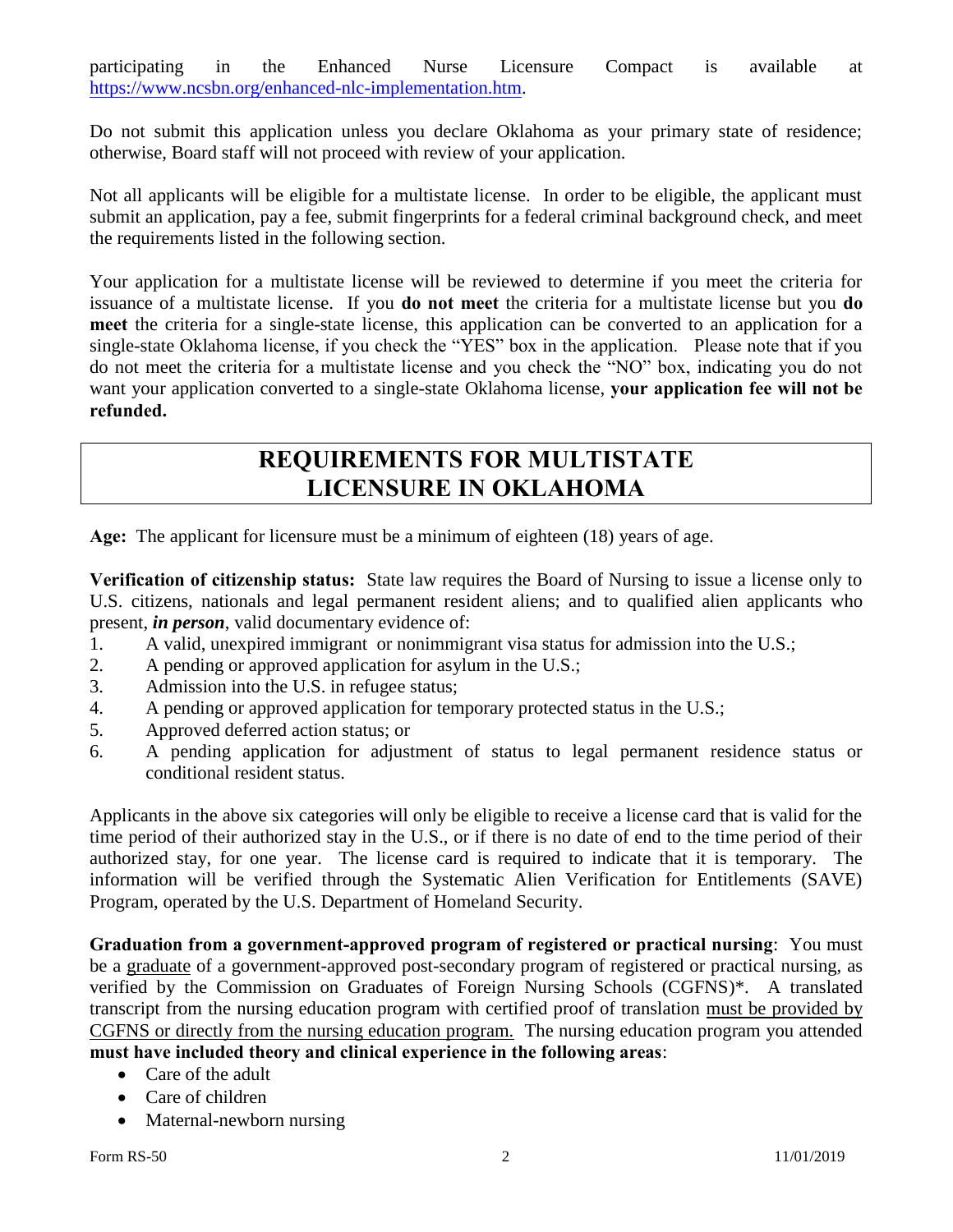Psychiatric-mental health nursing (Exception: psychiatric clinical experience is not required for practical nurse applicants)

An evaluation of educational requirements must be conducted by CGFNS\*. You may make arrangements to have either of the following credentials presented directly to the Oklahoma Board of Nursing from CGFNS:

- a. A *Credentials Evaluation Service Professional Report* completed by the Credentialing Evaluation Service of CGFNS, **or**
- b. A verification of your CGFNS Certificate or VisaScreen Certificate **AND** validation of your nursing education and professional registration/licensure (eDas report).

If CGFNS has previously completed a *Healthcare Profession and Science Course by Course Report* for you and the report is still available from CGFNS, you may request that CGFNS provide this report directly to the Oklahoma Board of Nursing instead of the *Credentials Evaluation Service Professional Report*.

Please see the *Instructions* section below for further information on obtaining the necessary documents from CGFNS.

- Reports received from CGFNS must have been completed within the five (5) years immediately preceding the date of application for licensure by endorsement.
- The five-year requirement is waived if the applicant holds a license in another state.
- In lieu of submission of documentation from the Commission on Graduates of Foreign Nursing Schools, another state may verify directly to the Oklahoma Board of Nursing that a credentials evaluation was conducted by an independent credentials review agency prior to initial licensure in that state.

\*The requirement for verification by CGFNS is waived for applicants currently licensed in another state when the state validates that the credential review report was prepared by an independent credentials review agency.

**Completion of the licensure examination:** In order to be eligible for licensure by endorsement, the Registered Nurse must be licensed by exam as follows:

- a. After February 1, 1989: by achieving a score of "PASSED" on the National Council Licensure Examination (NCLEX-RN), OR
- b. Between July 1, 1982, and February 1, 1989: by passing the NCLEX-RN with a score of at least 1600, OR
- c. Between January 1, 1952, and July 1, 1982: by passing the State Board Test Pool Examination (SBTPE) for registered nurse licensure in medical nursing, surgical nursing, obstetrical nursing, nursing of children and psychiatric nursing with a score of 350 or more in each subject,
- d. Canadian nurses originally licensed by exam in the following provinces in the years indicated: Alberta 1952-70; British Columbia 1949-70; Manitoba 1955-70; Newfoundland 1961-70; Nova Scotia 1955-70; Prince Edward Island 1956-70; Quebec (*English language*) 1959-70; and Saskatchewan 1956-70.

RN licensure by the following exams is **not recognized:** New Mexico 1974; Puerto Rico prior to 1976 or after August, 2006; Puerto Rico-Spanish language version exam any year; Alaska prior to 1954; Virgin Islands prior to 1964; Guam prior to 1969; any state constructed examination; any foreign exam.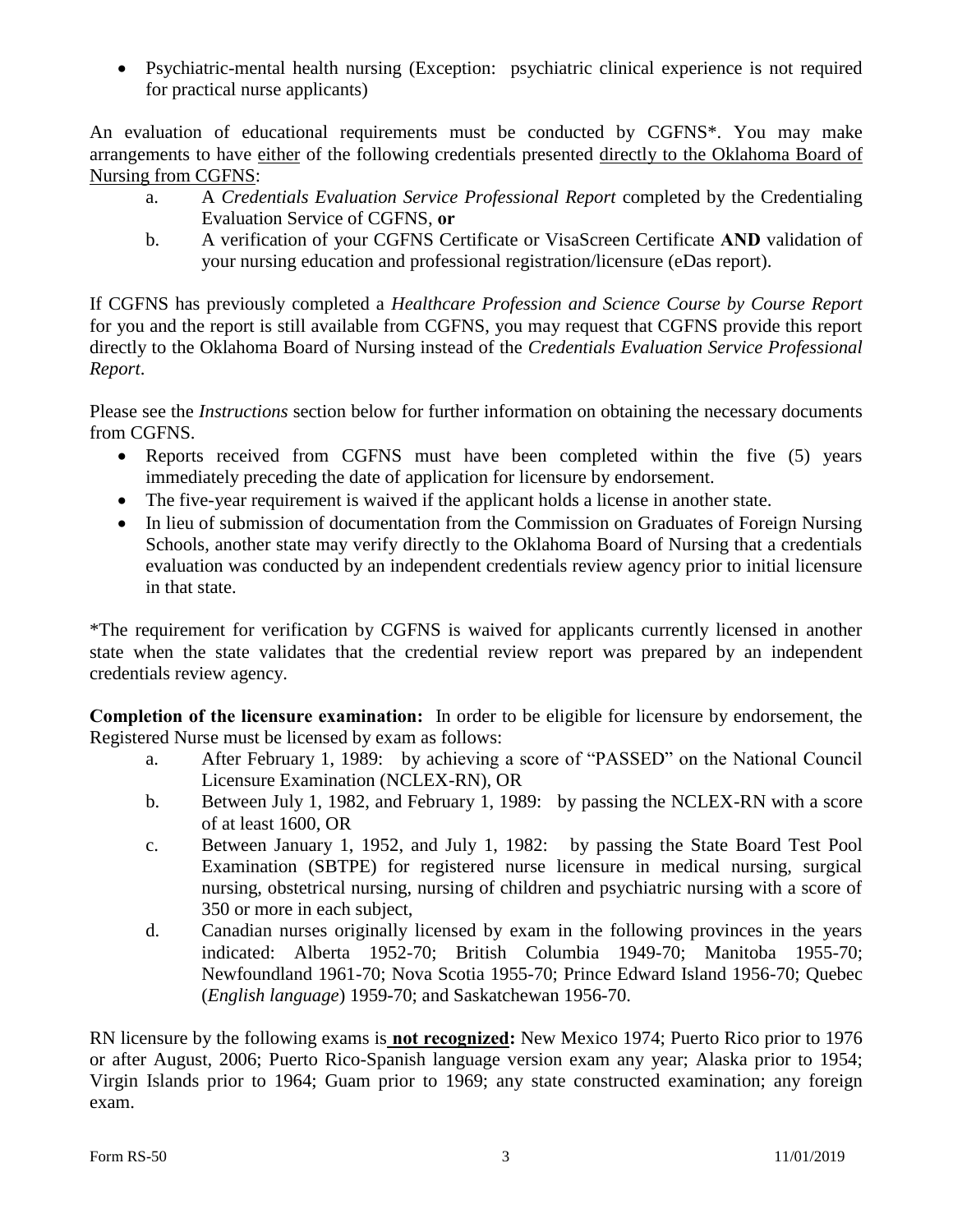Any nurse originally licensed by any of these exams must write and pass the licensing examination adopted by the Oklahoma Board of Nursing.

In order to be eligible for licensure by endorsement, the Licensed Practical Nurse must be licensed by exam as follows:

- a. LPNs who were licensed between July 1, 1954, and October 1, 1988, must have passed the examination adopted by the Board for practical nurse licensure achieving a standard score of 350 on either the State Board Test Pool Examination (SBTPE) for licensed practical nurse licensure or the National Council Licensure Examination (NCLEX-PN).
- b. LPNs licensed since October 1, 1988, must have achieved a score of "PASSED" on the NCLEX-PN.

LPN licensure by the following exams is **not recognized**: California- May 1974 through September 1986; Texas prior to 1969; Puerto Rico prior to 1976 or after August 1, 2006; Puerto Rico-Spanish language version exam any year; any foreign exam.

 Any nurse originally licensed by any of these exams must write and pass the licensing examination adopted by the Oklahoma Board of Nursing.

**Verification of licensure in the country in which you graduated:** You must hold a license or registration as required in the country in which you graduated from your nursing education program. Licensure or registration must be verified in the form of an official verification received directly from the Commission on Graduates of Foreign Nursing Schools (CGFNS – see instructions for contact information) \*.

- If you are also licensed in another U.S. state or territory, your licensure status must also be verified from the Board in the state in which you were originally licensed.
- In lieu of submission of documentation from the Commission on Graduates of Foreign Nursing Schools, another state may verify directly to the Oklahoma Board of Nursing that a credentials evaluation was conducted by an independent credentials review agency prior to initial licensure in that state.

**Submission of evidence of continuing qualifications for practice:** You must submit evidence of continued qualifications for practice through completion of one of the following requirements within the last five years prior to receipt of the application in the Board office:

- a. Submission of an official transcript or certificate of completion verifying completion of a nurse refresher course approved by the Board (see list of approved refresher courses on website: [www.nursing.ok.gov/refresher.pdf;](http://www.ok.gov/nursing/refresher.pdf)) or
- b. Successfully passing the National Council Licensure Examination for Registered or Practical Nurses; or
- c. Cause submission of an official transcript, , provided by an entity approved and recognized by the U.S. Department of Education as a primary source for providing education transcripts, verifying successful completion of at least six academic semester credit hours (or 105 contact hours) of nursing courses which include classroom and clinical instruction; or
- d. Present an *Employment Verification Form* and an accompanying job description that provides evidence of licensure in another state, territory or country and employment in a position requiring nursing licensure with verification of at least 520 work hours during the past five (5) years. **This form must be submitted directly to the Board from the employer.**
- e. Submit evidence of completing at least 24 contact hours of continuing education applicable to nursing practice; or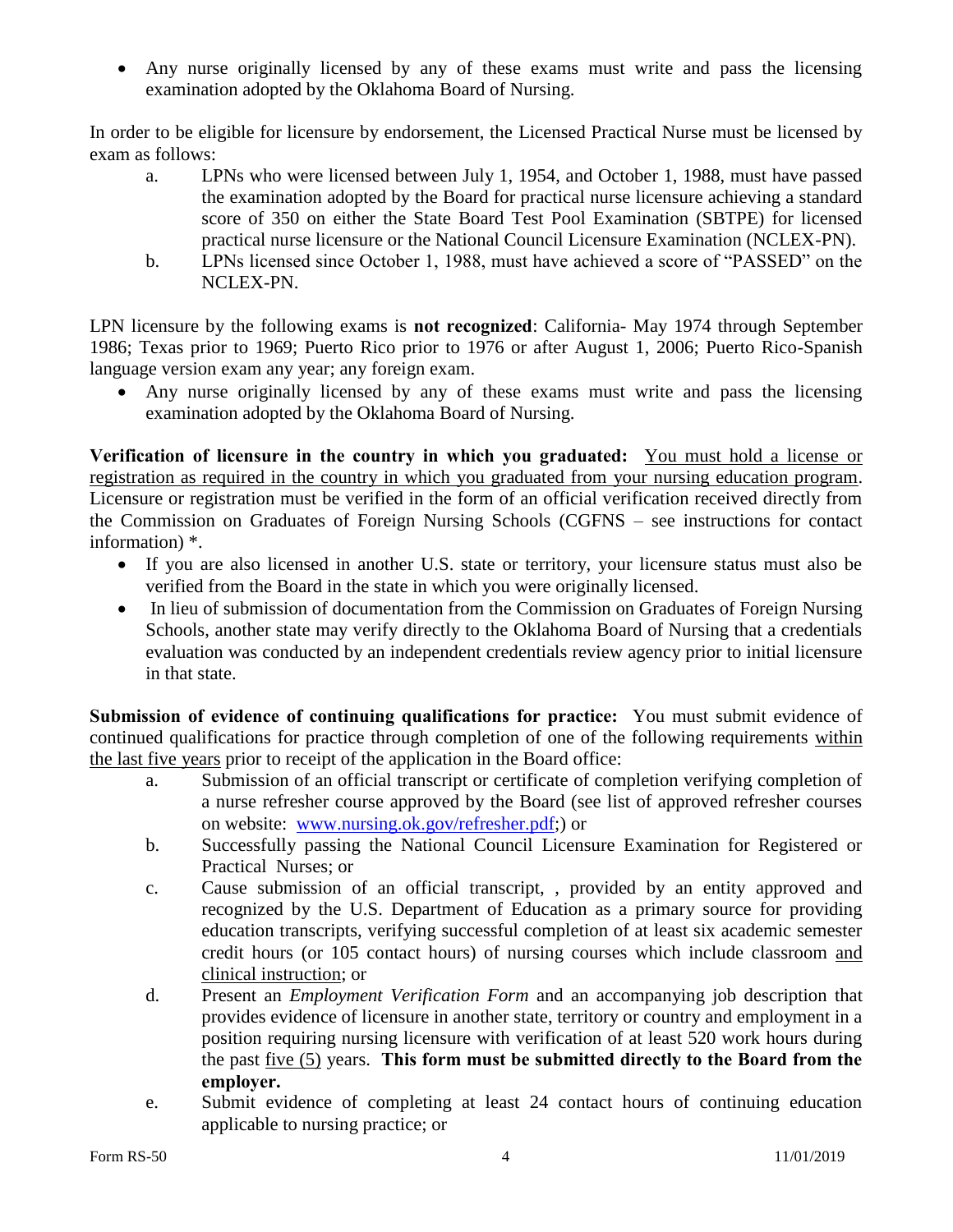f. Submit current certification in a nursing specialty area.

### **Applicants for endorsement who took the NCLEX examination for initial licensure within the last two years must**:

- a. provide evidence of completion of the nursing education program within two years of initial application for licensure by examination; or
- b. provide verification through an *Employment Verification Form* or at least six months work experience in the state, U.S. territory, or country of licensure; or
- c. Successfully complete a Board-approved refresher course in accordance with the Board's policy; or
- d. successfully complete nursing didactic coursework and faculty-supervised clinical experience in a board-approved nursing education program at the appropriate educational level, to include at least 80 hours in classroom and skills laboratory review and at least 80 hours participating in patient care activities in the clinical setting.

**Verification of English language competence:** All foreign-educated applicants must submit verification of English language competence, with the exception of:

a. graduates of nursing education programs taught in English in Australia, Canada (except Quebec), Ireland, New Zealand, Trinidad, Tobago, Jamaica, Barbados, South Africa and the United Kingdom

An original official copy of the scores must be received directly from the testing service or from CGFNS unless the applicant is licensed in another US state or territory, and that state/territory verifies directly to the Oklahoma Board of Nursing that verification of successful completion of an English proficiency examination that includes all four of the components of reading, speaking, writing, and listening was received prior to licensure in that state.

Verification of English language competence includes the following:

- a. Passing scores for Test of English as a Foreign Language (TOEFL-iBT), offered by the Educational Testing Service; or
- b. Passing scores for Test of English for International Communication (TOEIC), to include the Listening and Reading Test and the Speaking and Writing Test, offered by the Educational Testing Service; or
- c. Passing scores for International English Language Testing System (IELTS); or
- d. Passing scores for the Michigan English Language Assessment Battery (MELAB)

### **Passing Scores Established for English Language Competency Testing:**

| <b>TEST</b>                                                   | RN                              | $\mathbf{P}$ N                   |
|---------------------------------------------------------------|---------------------------------|----------------------------------|
| <b>TOEIC</b><br>Listening and Reading<br>Speaking and Writing | 725<br>140                      | 700<br>140                       |
| <b>IELTS</b>                                                  | 6.5<br>(academic format)<br>7.0 | 6.0<br>(general training format) |
| <b>IELTS</b> continued                                        | (spoken band)                   | 7.0<br>(spoken band)             |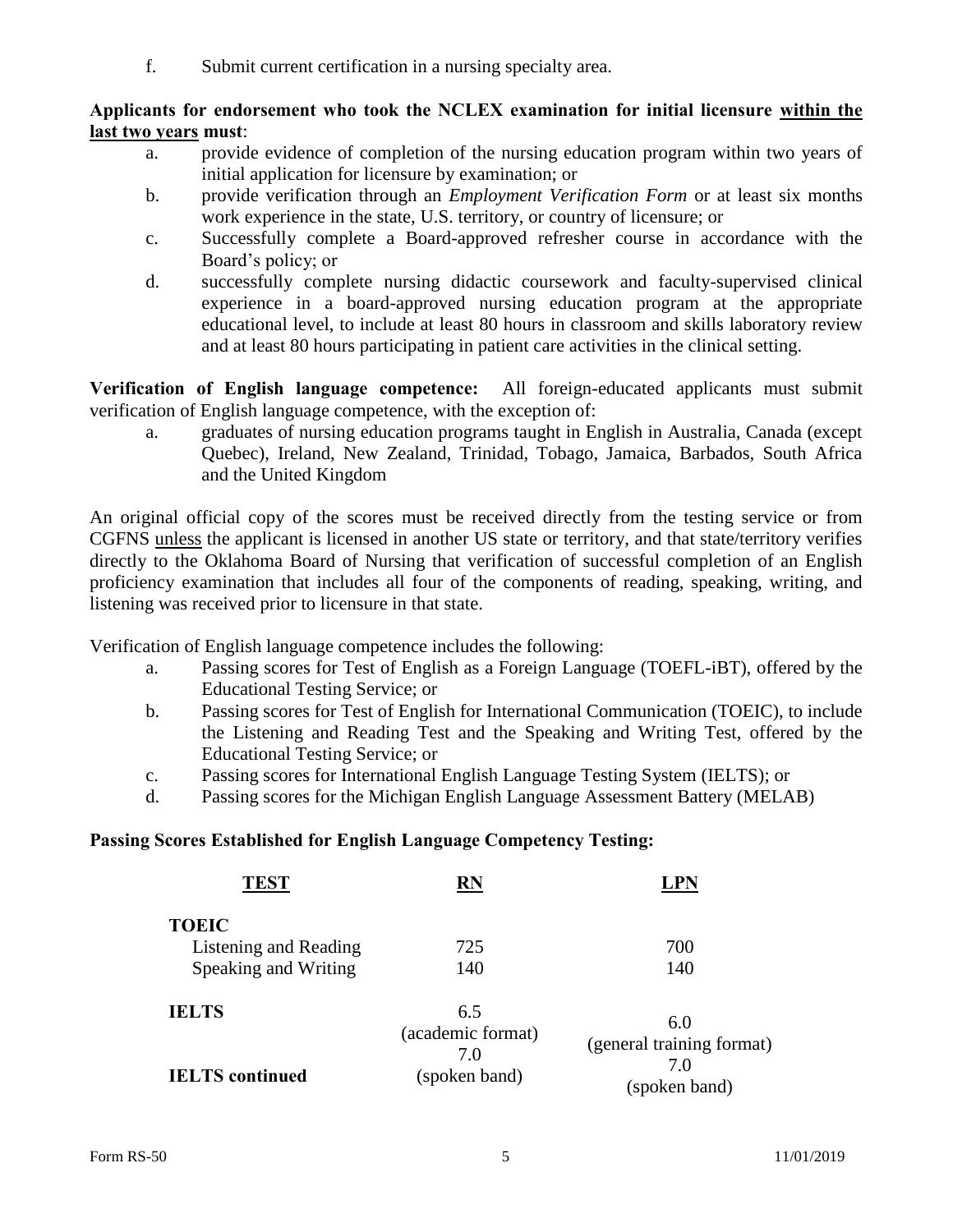| <b>TOEFL-iBT</b> | 26 Speaking<br>83 Total | 26 Speaking<br>79 Total |
|------------------|-------------------------|-------------------------|
| <b>MELAB</b>     | 3 Speaking<br>81 Total  | 3 Speaking<br>81 Total  |

**Review of criminal charges, disciplinary action, judicial declaration of incompetence, or alternative program:** Effective January 1, 2013, state law (59 O.S. § 567.18.B.) requires each applicant for licensure to have a fingerprint-based background check submitted no more than ninety (90) days before submission of the application for licensure. The background check consists of fingerprint-based searches of the Oklahoma State Bureau of Investigation (OSBI) and Federal Bureau of Investigation (FBI) Criminal History Record Information databases and name index searches of computerized databases containing criminal history records. Please see the specific "Instructions" section for further information on obtaining a fingerprint-based criminal background check. Please also read the *Privacy Act and Applicant Notification* found in the appendix to this set of application instructions.

In addition to the background check, applicants for licensure who have ever been summoned, arrested, taken into custody, indicted, convicted or tried for, or charged with, or pleaded guilty to, the violation of any law or ordinance or the commission of any misdemeanor or felony, or requested to appear before any prosecuting attorney or investigative agency in any matter; or have ever had disciplinary action taken against a nursing license, certification or registration, any professional or occupational license, registration, or certification and/or any application for a nursing or professional or occupational license, registration, or certification or if there is currently any investigation of your nursing license, registration, or certification; and/or any professional or occupational license, registration, or certification; and/or any application for a nursing and/or professional or occupational license, registration, or certification in any state, territory or country, or have ever been judicially declared incompetent; or are currently participating in an alternative to discipline program in any state, territory, or country are required to notify the Oklahoma Board of Nursing in writing. A "report in writing" means that the applicant/licensee provides a signed and dated description stating in his/her own words the date, location, and circumstances of the incident, and if applicable, the resulting action taken by the court, agency, or disciplinary board. The report may be in the form of a letter or a statement in the provided space on the application. The report must be accompanied by certified court records or a board order. A verbal report does not constitute a "report in writing". A written report not accompanied by a full set of certified court records or the board order(s) does not constitute a "report in writing". Failure to report such action is a violation of the *Oklahoma Nursing Practice Act*.

An applicant for a license to practice as a Registered Nurse or Licensed Practical Nurse must submit to the Oklahoma Board of Nursing "certified written evidence that the applicant has never been convicted of a felony crime that substantially relates to the occupation of nursing and poses a reasonable threat to public safety" [59 O.S. § § 567.5, 567.6].

**NOTE: An applicant for licensure in Oklahoma who has been convicted or found guilty, or entered into an agreed disposition, of a felony offense is not eligible for a multistate license.**

### **Military Personnel:**

Form RS-50 11/01/2019 Per 59 O.S. § 4100.8, if you are an active duty military personnel or the spouse of an active duty military personnel who has received orders or notice for military transfer or honorable discharge to this state, please provide to the Board's office a copy of the United States Uniformed Services Identification and Privilege Card and a copy of the military member's Permanent Change of Station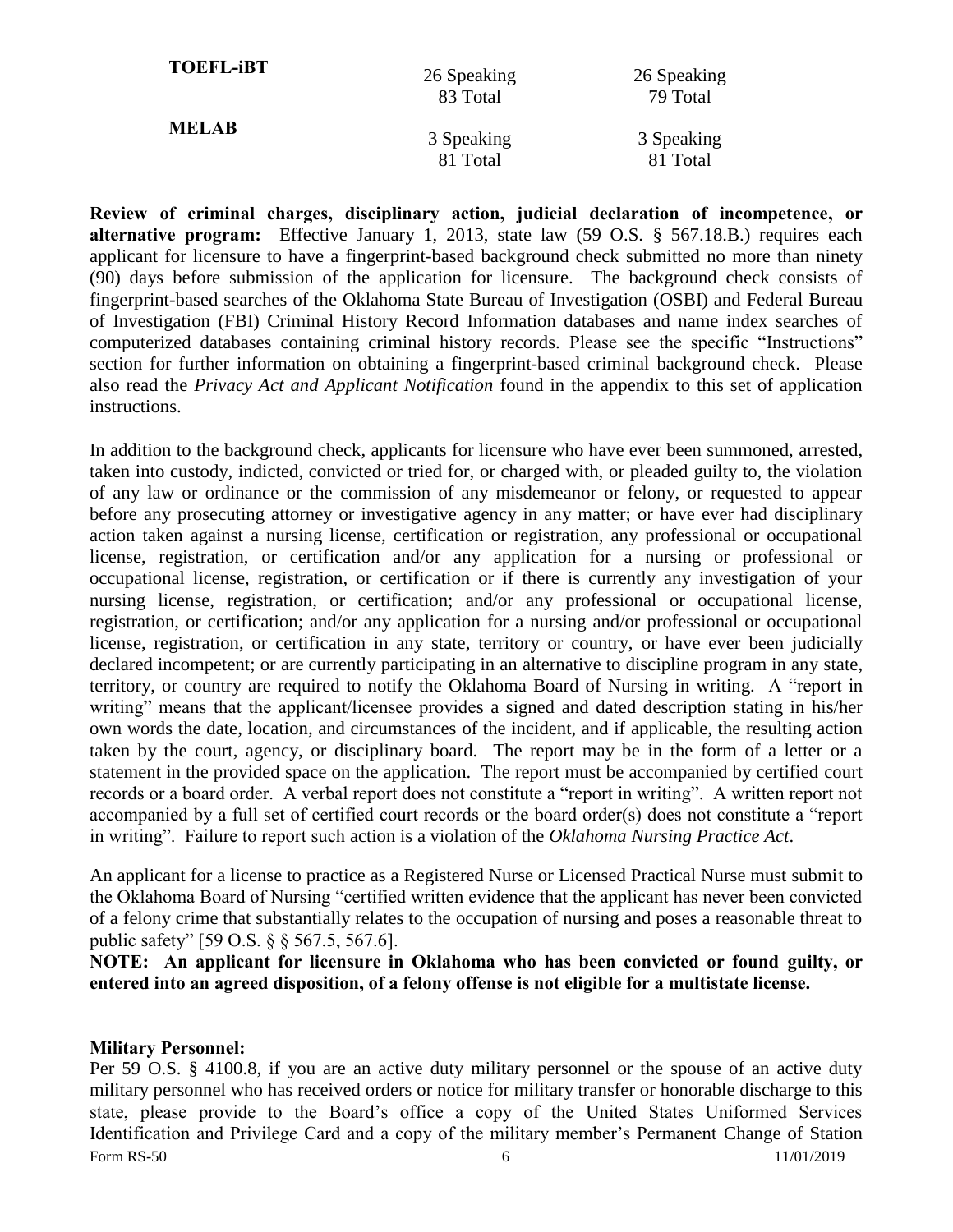(PCS) orders. No application fee is required. Following confirmation that you hold a valid license in another state that is in good standing and reasonably equivalent to the requirements of this state, a temporary license will be granted within 30 days.

If you are relocating to this state pursuant to your spouse's official military orders and you have not worked 520 or more hours in a licensed position in a state in which you were actively licensed within the past five years, state law [O.S. 59 § 567.11.8] allows you to practice nursing **only in the state of Oklahoma** for one hundred twenty days (120) after submission of an application and fees for licensure to the Board, provided that you:

- have an active, unencumbered license from another state or territory;
- have no health-related license in a disciplinary status; and
- furnish to the employer satisfactory evidence of current, unencumbered licensure in another state or territory.

If this applies to you, please provide evidence of current unencumbered licensure in another state or territory and a copy of your spouse's official military orders with your application.

**Requirements specific to multistate licensure:** In order to be eligible for a multistate license, the applicant must meet the following requirements:

- 1. Meets Oklahoma's qualifications for licensure or renewal of licensure, as well as all other applicable state laws;
- 2. Has **graduated** or is eligible to graduate from a licensing-board-approved RN or LPN/VN prelicensure education program;

### **OR**

Has graduated from a foreign RN or LPN/VN pre-licensure education program that:

- a. has been approved by the authorized accrediting body in the applicable country and
- b. has been verified by an independent credentials review agency to be comparable to a licensing-board-approved pre-licensure education program;
- 3. Has successfully passed an English proficiency examination that includes the components of reading, speaking, writing and listening; if a graduate of a foreign pre-licensure education program not taught in English or if English is not the individual's native language;
- 4. Has successfully passed an NCLEX-RN<sup>©</sup> or NCLEX-PN<sup>©</sup> Examination or State Board Test Pool Examination, as applicable;
- 5. Is eligible for or holds an active, unencumbered license;
- 6. Has submitted, in connection with an application for initial licensure or licensure by endorsement, fingerprints or other biometric data for the purpose of obtaining criminal history record information from the Federal Bureau of Investigation and the Oklahoma State Bureau of Investigations;
- 7. Has not been convicted or found guilty, or entered into an agreed disposition, of a felony offense under applicable state or federal criminal law;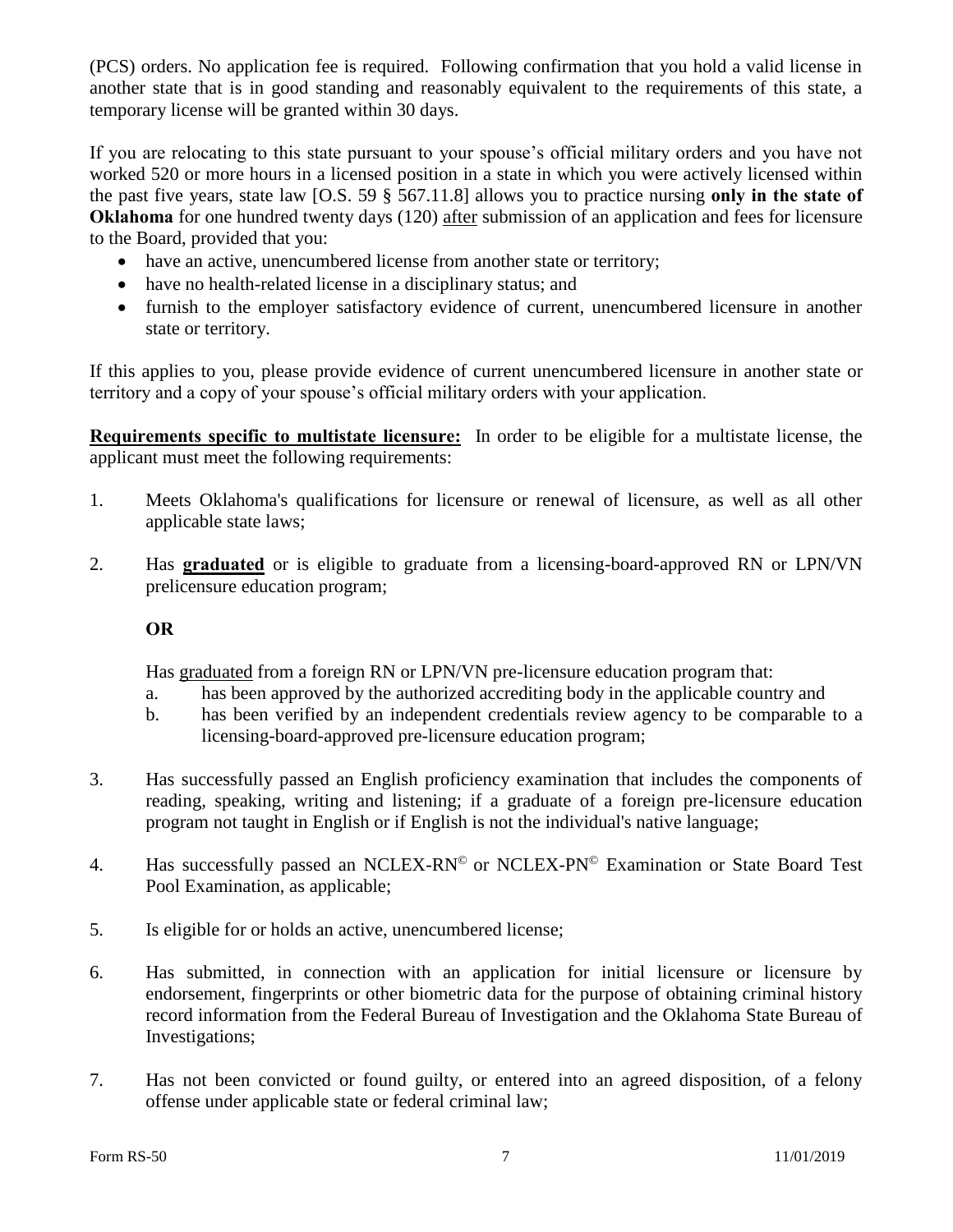- 8. Has not been convicted or found guilty, or entered into an agreed disposition, of a misdemeanor offense related to the practice of nursing as determined on a case-by-case basis;
- 9. Is not currently enrolled in an alternative program;
- 10. Is subject to self-disclosure requirements regarding current participation in an alternative program;
- 11. Has a valid United States Social Security number; and
- 12. Declares Oklahoma as the primary state of residence.

## **INSTRUCTIONS FOR COMPLETION OF THE APPLICATION**

1. *Completion of application*: The application should be completed and submitted online on the Board's website: [https://pay.apps.ok.gov/nursing/licensing/app/index.php.](https://pay.apps.ok.gov/nursing/licensing/app/index.php) You must complete all modules of the application with your **full legal name** which is the name on your birth certificate and any subsequent legal name changes. Please indicate "NMN" if you do not have a middle name. **You must provide a Social Security number on the application**. This information is mandatory, pursuant to 56 O.S. § 240.21A, for administration of the tax laws of the State of Oklahoma.

If you are submitting a hard copy application, **you may NOT use correction fluid on the application**. When you are finished entering your information, attach your signed and dated photograph, and sign the application LEGIBLY, using your full legal name.

The Board's newsletters are now provided by electronic mail, so it is recommended you provide an e-mail address on the application.

2. *Citizenship:* All applicants for licensure must complete the appropriate *Evidence of Status Form*.

If you are a U.S. citizen, U.S. national, or legal permanent resident alien, you must submit a photocopy of one of the documents listed under "Primary Evidence of Citizenship" on the *Evidence of Status Form: Part A*.

According to State law, **if you are a qualified alien, you must bring in person** the *Evidence of Status* form to the Oklahoma Board of Nursing office along with the original documents that support your qualified alien status, as shown on the *Evidence of Status Part B Form*. At the Board office, a staff member will copy your qualified alien status documentation and will notarize the *Evidence of Status Form*.

3. *Background Check:* Each applicant must provide fingerprint images to be used for the purpose of permitting a state and national criminal history records search through the OSBI and FBI. The criminal history records search must be conducted through the Board's vendor, Idemia, no more than ninety (90) days prior to receipt of the application in the Board office. The results of the search are provided directly to the Board office by the OSBI usually within one to two weeks. Please read the *Privacy Act Statement and Applicant Notification* found in the Appendix to this set of instructions. Procedures for changing, correcting or updating OSBI and / or FBI results are set forth in Title 28, C.F.R., §16.34 and will be furnished as needed.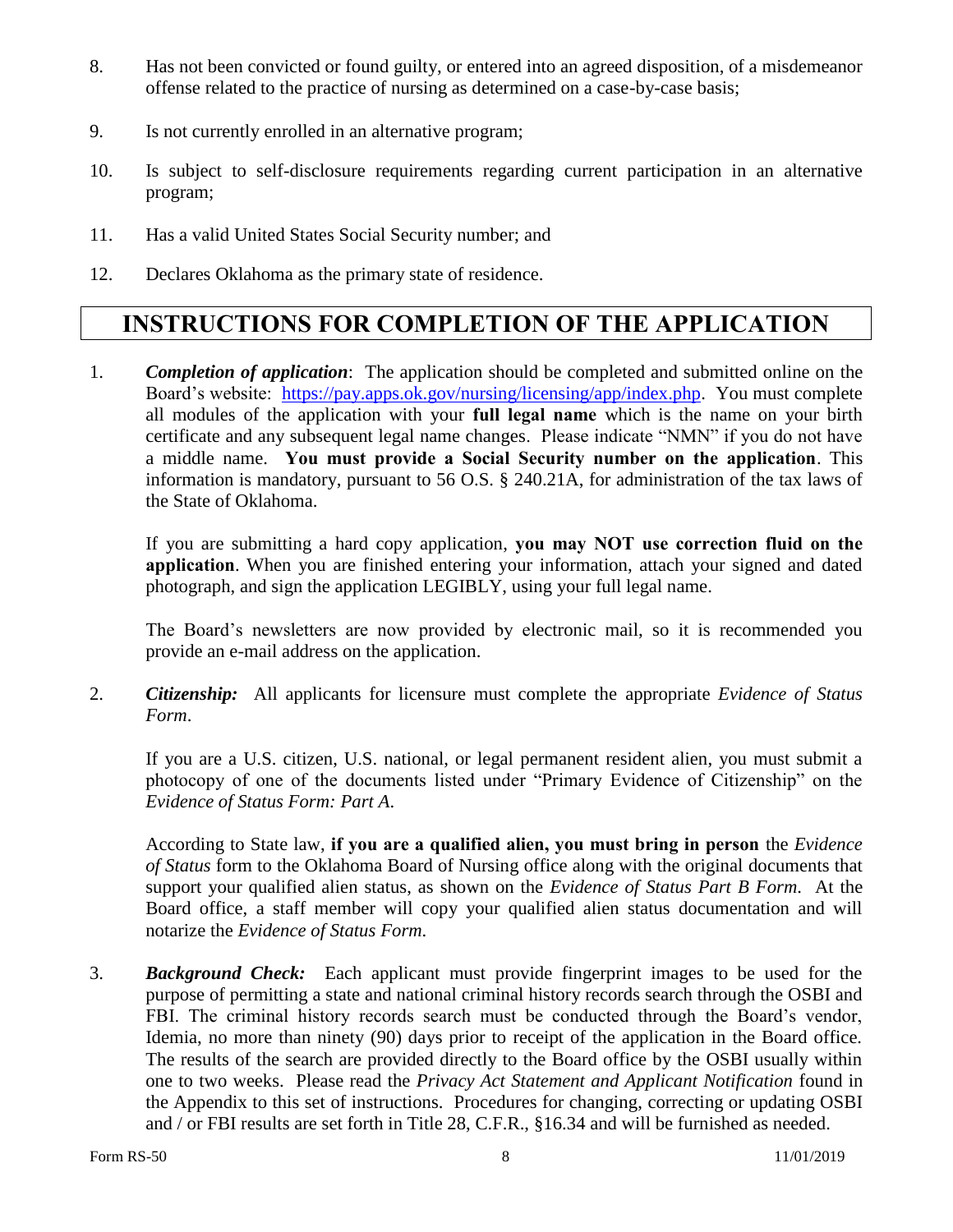**Option 1:** If you have an Oklahoma mailing address, you will need to go to an IdentoGo center sponsored by Idemia located within the state to provide fingerprints electronically. These sites are available by appointment only. You must visit the following website to schedule an appointment: **[www.identogo.com,](http://www.identogo.com/)** or you must call (877) 219-0197 to make an appointment. Payment can be made during your appointment or online when scheduling. **Please note that your fingerprints must be obtained electronically only at an IdentoGO center sponsored by Idemia.**

**Option 2**: **If you have an out-of-state mailing address,** Board staff will mail you specific fingerprint cards that you must take to a local law enforcement agency to obtain the fingerprints. **Please note that you must wait to receive the specific coded fingerprint cards from the Board office prior to obtaining your fingerprints.** An addressed envelope will be provided as the fingerprint cards **must be mailed by the law enforcement agency directly to an IdentoGO center sponsored by Idemia.** You are responsible for the postage and the costs associated with obtaining your fingerprints; **OR** If you are in Oklahoma, you may follow the instructions for Option 1 above. Please note that you cannot be issued a multistate license from the State of Oklahoma unless you declare Oklahoma as your primary state of residence.

4. *Criminal Charges, Disciplinary Action, Judicial Declaration of Mental Incompetence, or Alternative Program:* If you answer "yes" to the criminal charge, discipline, or competency questions on the application, you must **submit a statement on the application form, describing the date, location and circumstances of the incident, and the resulting action taken by the court or disciplinary board**. If you have more than one incident you are reporting, you must speak to every case/charge that has been filed.

Question #1 in the section on *History of Criminal Charges, Disciplinary Action, Mental Incompetence, or Alternative Program* in the application addresses a history of being summoned, arrested, taken into custody, indicted, convicted or tried for, or charged with, or pleaded guilty to, the violation of any law or ordinance or the commission of any misdemeanor or felony, or been requested to appear before any prosecuting attorney or investigative agency in any matter. If you answer "yes" to question #1 in this section, you must submit certified copies of the:

- $\Box$ Information Sheet, Incident Report, Complaint, and/or Charges (brief summary of the incident prepared by the court)
- $\Box$ Affidavit of Probable Cause (listing of the charges brought against you)
- $\Box$ Judgment and/or Sentence (findings of the court and sentence imposed)
- $\Box$ Verification that Judgment and/or Sentence requirements are complete.

Certified copies are copies of court records obtained from the courthouse in the county/city where the action occurred, dated and signed by the court clerk, and affixed with the court seal. You may obtain these documents from the courthouse in the county/city or in the federal court of the district in which the court action occurred. **The Board staff will not accept Internet court documents, such as Oklahoma Court Information System case reports. Please note that you must report** *all* **arrests and/or charges that have been brought against you**.

If no records are found, have the agency provide a certified letter stating no records were found in a search from the date of offense through current.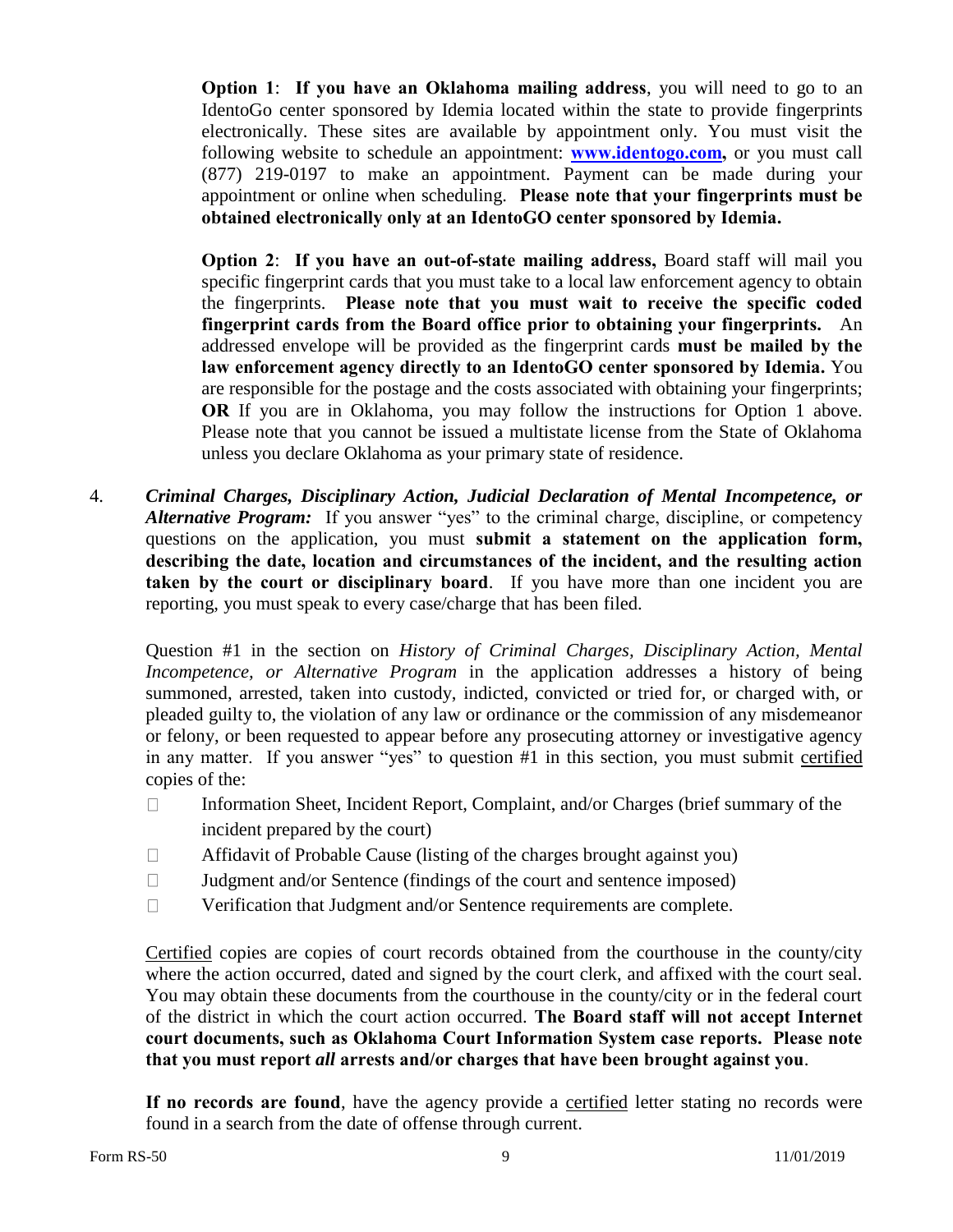Question #2 in the section on *History of Criminal Charges, Disciplinary Action, Mental Incompetence, or Alternative Program* in the application addresses a history of disciplinary action taken against a nursing license, certification or registration; any professional or occupational license, registration, or certification; and/or any application for a nursing or professional or occupational license, registration, or certification. If you answer "yes" to question #2 in this section, please request that a certified copy of the Board order be submitted directly to the Board office from the licensing agency.

Question #4 in the section on *History of Criminal Charges, Disciplinary Action, Mental Incompetence, or Alternative Program* in the application addresses a history of having been judicially declared mentally incompetent. If you answer "yes" to question #4 in this section, please provide a certified copy of the Court Order(s).

Question #5 in the section on *History of Criminal Charges, Disciplinary Action, Mental Incompetence, or Alternative Program* in the application addresses current participation in an alternative to discipline program. If you answer "yes" to question #5 in this section, please request that a certified copy of the Board Order and/or alternative program participation documents be submitted directly to the Board office from the licensing agency and/or alternative program.

- 5. *Declaration of primary state of residence:* In order to be eligible to obtain a multistate license from the State of Oklahoma, you must declare Oklahoma as your primary state of residence. If you do not have a current Oklahoma mailing address, you must provide a legible, color copy of one of the following documents:
	- a. Driver's license with a home address;
	- b. Voter registration card displaying a home address;
	- c. Federal income tax return declaring the primary state of residence;
	- d. Military Form No. 2058 (state of legal residence certificate); and/or
	- e. W2 from US Government or any bureau, division or agency thereof indicating the state of residence.

If you do not have one of these documents, please contact the Board office for further direction regarding the processing of your application.

- 6. *Fee:* You may pay the application fee online, using a VISA, MasterCard or electronic fund transfer when completing the application online in the License Registration link. If you submit a hard copy application, attach to your application the appropriate fee payable by cashier's check, money order, or personal check. If the fee is not submitted with the application or if the fee is incorrect, the application will be immediately returned without review. *Fees submitted are not refundable*. If you meet either military personnel options listed in the Military Personnel section above, a fee is not required
- 7. *CGFNS credentials evaluation or certification*: Contact the Commission on Graduates of Foreign Nursing Schools to apply for a *Credentials Evaluation Service Professional Report.* If you hold a CGFNS Certificate or VisaScreen Certificate, you may instead request that CGFNS forward a copy of your certificate; verification of your nursing education and professional registration/licensure (eDAS report); and English language test scores, if applicable. Additionally, if CGFNS previously completed a *Healthcare Profession and Science Course by Course Report* for you and the report is still available from CGFNS, you may request that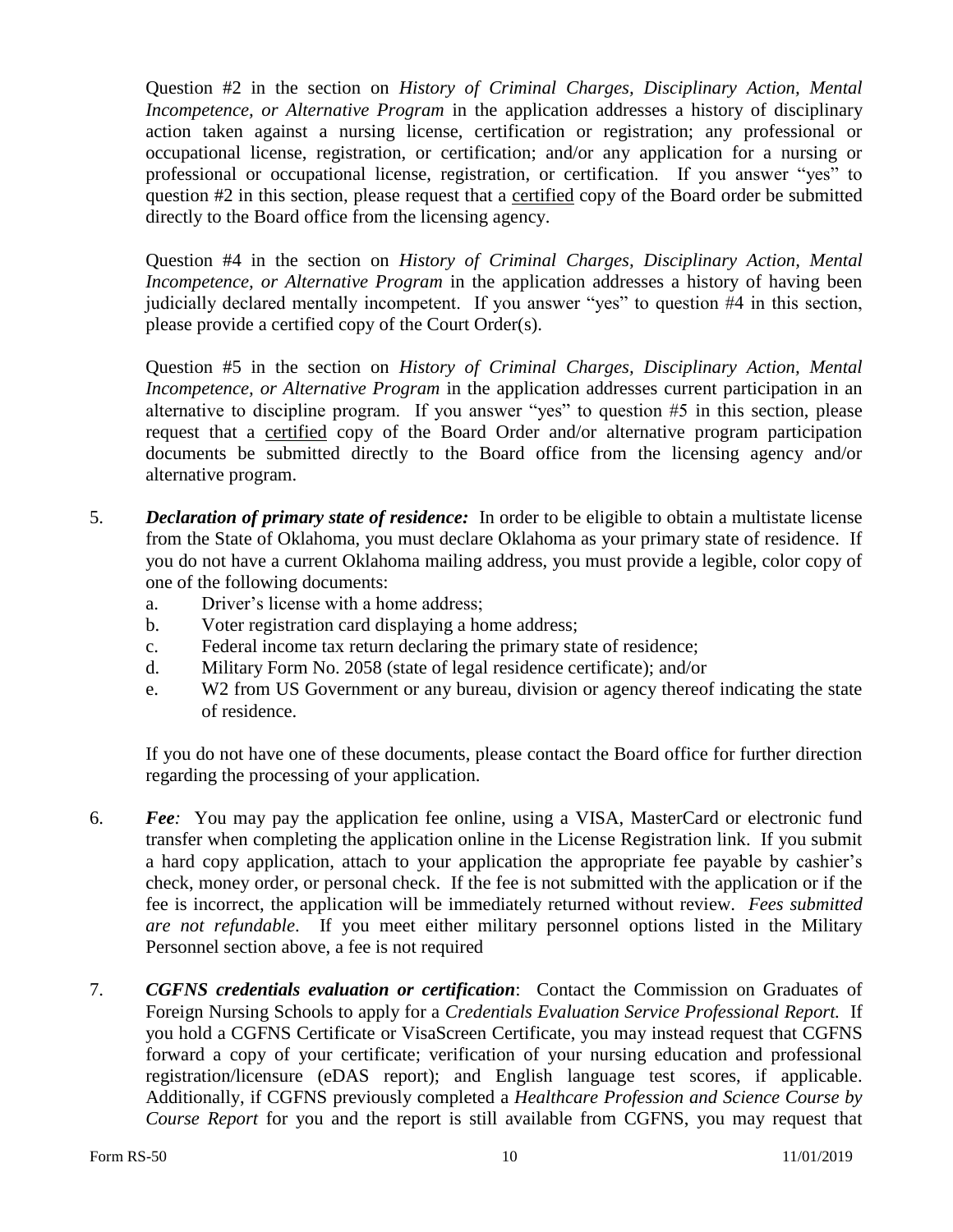CGFNS provide this report directly to the Oklahoma Board of Nursing instead of the *Credentials Evaluation Service Professional Report*. If you hold a nursing license in another state, you may instead request that the state provide directly to the Oklahoma Board of Nursing verification of credentials evaluation conducted by an independent credentials review agency and successful completion of an English proficiency examination that includes all four of the components of reading, speaking, writing, and listening.

The contact information for CGFNS is as follows:

### **Commission on Graduates of Foreign Nursing Schools 3600 Market Street, Suite 400 Philadelphia, PA 19104-2665 (215) 349-8767 [www.cgfns.org](http://www.cgfns.org/)**

The requirement for verification by CGFNS is waived for applicants currently licensed in another state when the state validates that the credential review report was prepared by an independent credentials review agency

8. *Temporary License:* To request a temporary **single-state** license which is valid for 90 days, submit the application online for endorsement with a request for a temporary license. If submitting a hard copy application, check "Y" on the first page of the *Application for Licensure by Endorsement* and submit the temporary license fee with your application fee. Please note that the temporary license shall NOT grant multistate licensure privileges.

### **Requirements for a temporary license include:**

- a. A completed application form;
- b. Fee for endorsement and for the temporary license;
- c. Proof of current unrestricted licensure in another state, territory or country with no history of arrest or disciplinary action requiring further review;
- d. Verification of licensure, completion of a board-approved nursing education program meeting the educational standards established by the Oklahoma Board of Nursing and degree received, and passing the licensure examination, received from your original state of licensure;
- e. Receipt of a notarized *Evidence of Status* form and citizenship documentation;
- f. Demonstrating evidence of meeting continued qualifications for practice within the last two (2) years prior to receipt of the completed application;
- g. Receipt of completed CGFNS report and transcripts that verify eligibility for licensure;
- h. Receipt of passing English language testing scores, if required for licensure; **and**
- i. Submission of fingerprint images to be used for the purpose of permitting a state and national criminal background search.

A temporary license will not be issued to anyone who has had a history of arrest, criminal charges, adjudication of incompetence, or disciplinary action, or who will be required to take the NCLEX exam or meet additional requirements for continuing qualifications for practice prior to licensure in Oklahoma. A temporary license will not be issued if the application is complete.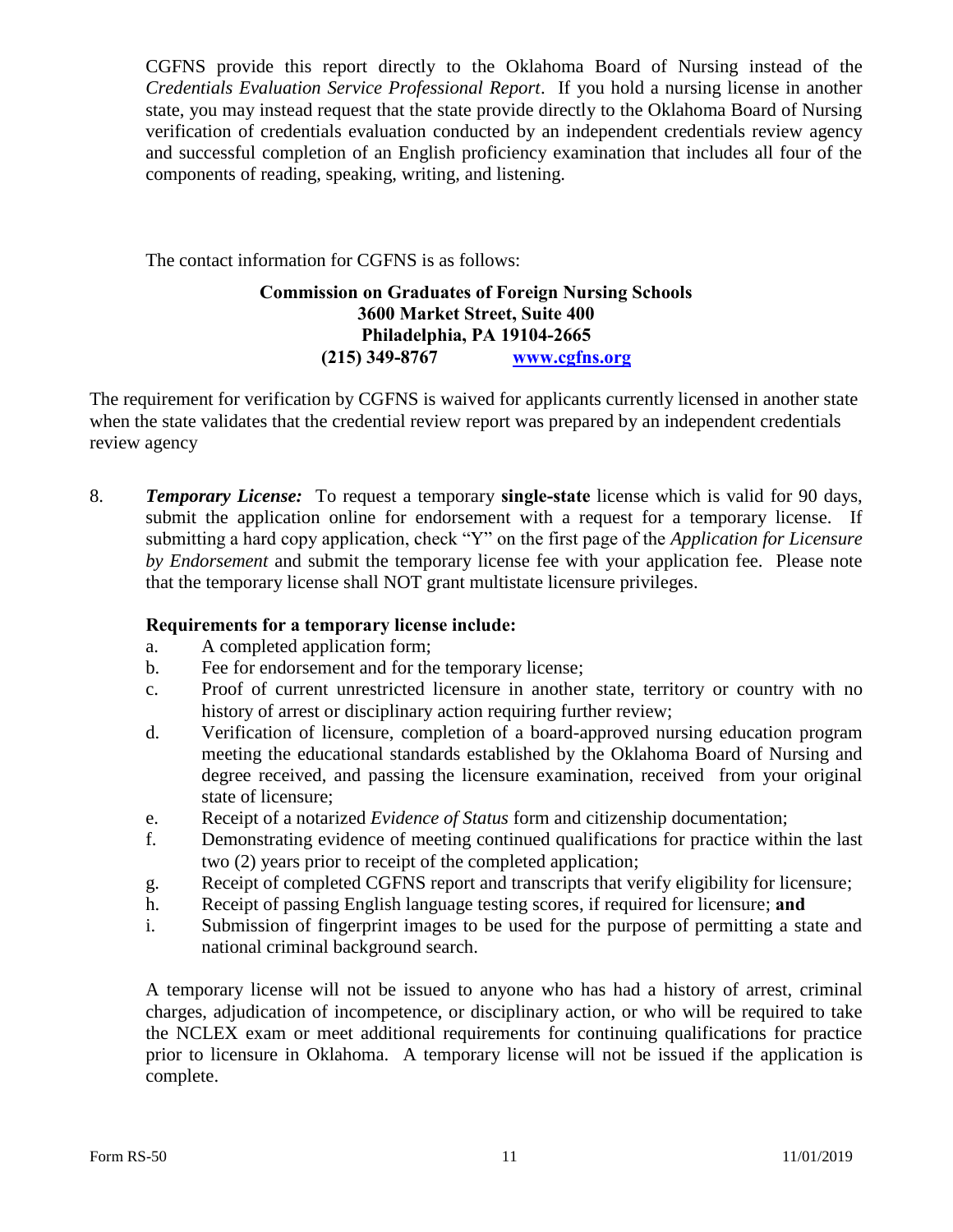- 9. *Name Change:* If you currently hold a license in another state that is not in your current name, submit a copy of a legal document indicating the change of name (such as a copy of a marriage license, divorce decree, or court order).
- 10. *Interstate Verification:* Verification of licensure status, completion of a board-approved nursing program, degree received and date of conferral, and completion of the licensure examination from your original state of licensure are required. This verification must come in written form directly from the Board of Nursing in the original state of licensure or from the Nursys system at the National Council of State Boards of Nursing. Please note that each state or Nursys will charge a fee for this verification. Contact your state of original licensure or log on to [www.nursys.com](http://www.nursys.com/) for information on the procedure and fees.
	- If your original state of licensure is not listed on the Nursys site, you must contact your original state directly.
	- If your state does not fully verify your nursing education, the Board will request that an official transcript be submitted to this office directly from the nursing program.
		- o To prevent possible delays, you may wish to request a transcript be sent from the nursing program directly to the Board office**.**
- 11. *Verification of continuing qualifications for practice***:** If you have already taken the NCLEX examination and have worked at the same level of licensure for which you are applying for a minimum of 520 hours in the last five years, please request that your employer submit an *Employment Verification Form* and job description. Each employer providing verification must complete and submit a separate *Form*.
	- **Please note that this** *Form* **must be completed and signed by an administrator/supervisor at the place of employment, or by an authorized individual in the Human Resources Department and submitted directly to the Board.**

If you have not practiced as a licensed nurse for at least 520 hours in the last five years prior to applying for licensure by endorsement, an official transcript or certificate of completion for a refresher course approved by the Oklahoma Board of Nursing or an official transcript documenting hours earned in a board-approved nursing education program must be sent directly to this Board from the program. A list of Board-approved refresher courses is available on the Board's website: [http://nursing.ok.gov/nrefresher.pdf.](http://nursing.ok.gov/nrefresher.pdf)

If you have not worked, completed a board-approved refresher course, or completed hours in a nursing education program, you may submit evidence of completion of at least 24 contact hours of continuing education applicable to nursing practice, submit verification of current certification in a nursing specialty OR please note on the application that you wish to re-take the NCLEX examination to establish continuing qualifications for practice. Board staff will then assist you with registration for the NCLEX examination.

If you took the NCLEX within the last two years, your state of original licensure must provide evidence that you graduated from your nursing education program within the two years prior to taking the NCLEX. Otherwise, you must provide evidence of at least six months of work experience as a licensed nurse in the state, US territory or country of licensure at the level of licensure for which you are applying, or evidence of successful completion of a Boardapproved refresher course in accordance with the Board's policy or nursing didactic coursework and faculty-supervised clinical experience in a board-approved nursing education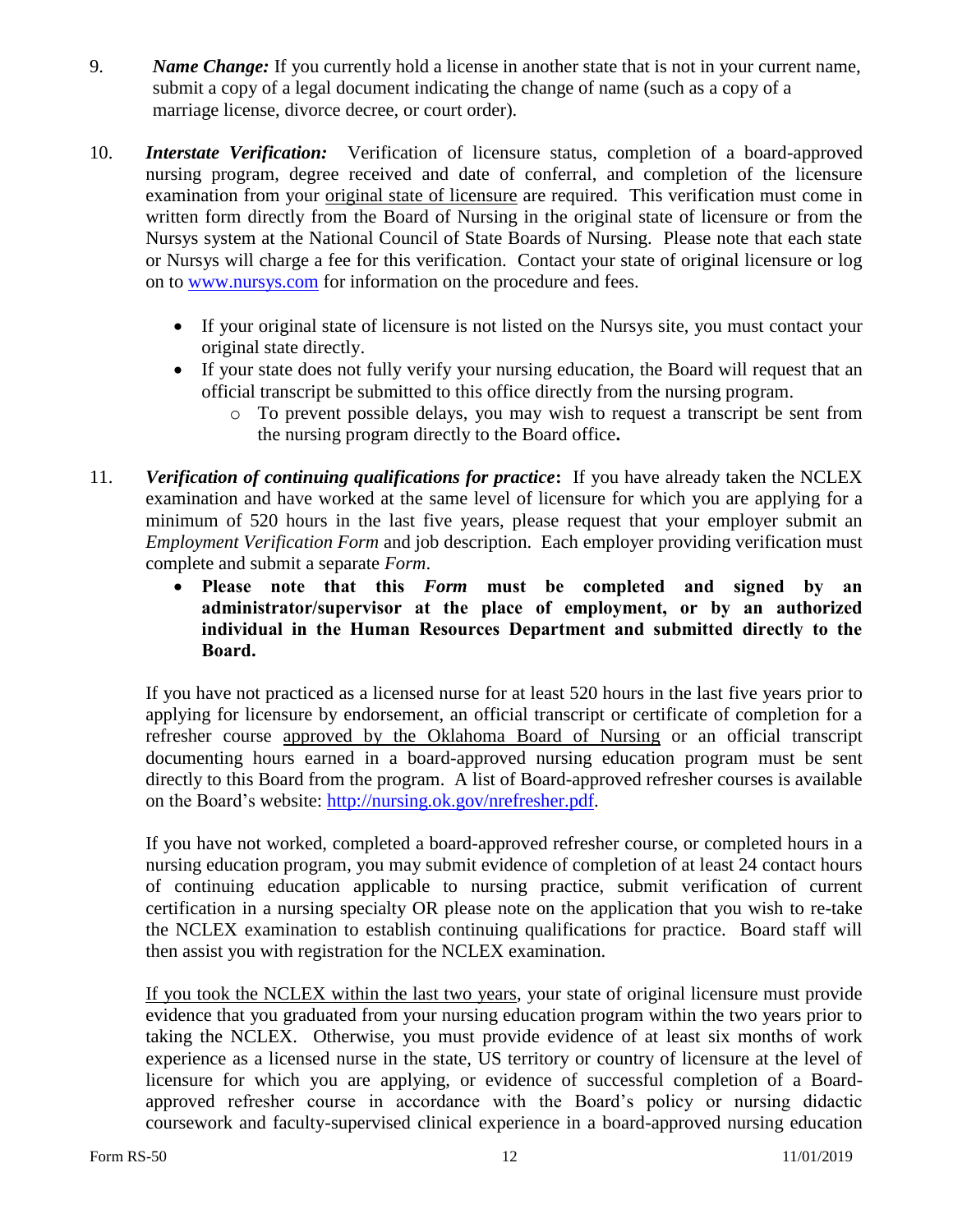program at the appropriate educational level, to include at least 80 hours in classroom and skills laboratory review and at least 80 hours participating in patient care activities in the clinical setting.

## **GENERAL INFORMATION**

The *Oklahoma Nursing Practice Act* requires you to obtain a dated Oklahoma temporary license or valid Oklahoma license **prior** to employment in nursing in Oklahoma. This requirement does not apply to nurses practicing in certain federal facilities (contact the federal facility regarding its requirements for licensure.)

### **You must obtain a temporary/permanent license before orienting or working in a position requiring a nursing license.**

Issuance of a temporary license does not guarantee you will qualify for permanent licensure in Oklahoma.

All applications are reviewed in the order in which they are received. You may view average processing times of a completed application on the Board's website in the Agency Data / Statistics / Quarterly Statistics link. Repeated telephone calls to check on the status of your application will delay, rather than facilitate, the processing of your application. If further review is required, the processing time may be lengthened.

Your *Application for Licensure by Endorsement* is valid for one year from the date it is received in the Board office. All requirements must be met within that year; otherwise, a new application and fee must be submitted.

Once licensed, the License Verification link on the Board's website will be the first place your new license will be noted.

Registered Nurse licenses expire the last day of the licensee's birth month in even-numbered years, and Licensed Practical Nurse licenses expire the last day of the licensee's birth month in odd-numbered years following the date of issuance. The application fee includes the processing of your application and licensure through the current renewal period. **Fees are not pro-rated and are non-refundable.**

If you are an Advanced Practice Registered Nurse (Certified Nurse Practitioner-CNP; Clinical Nurse Specialist-CNS; Certified Nurse Midwife-CNM; or Certified Registered Nurse Anesthetist-CRNA*),*  **you may not practice in Oklahoma as an Advanced Practice Registered Nurse until you have a current Oklahoma license to practice as an Advanced Practice Registered Nurse.** To obtain an application for licensure as an Advanced Practice Registered Nurse you may access the Board website: [www.nursing.ok.gov,](http://www.ok.gov/nursing) and click on "License Registration".

In accordance with Oklahoma law (59 O.S. § 567.7.E), the Executive Director shall suspend the license or certificate of a person who submits a check, money draft, or similar instrument for payment of a fee which is not honored by the financial institution named. The suspension becomes effective ten (10) days following delivery by certified mail of written notice of the dishonor and the impending suspension to the person's address on file. Upon notification of suspension, the person may reinstate the authorization to practice upon payment of the fees and any and all costs associated with notice and collection. The suspension shall be exempt from the Administrative Procedures Act.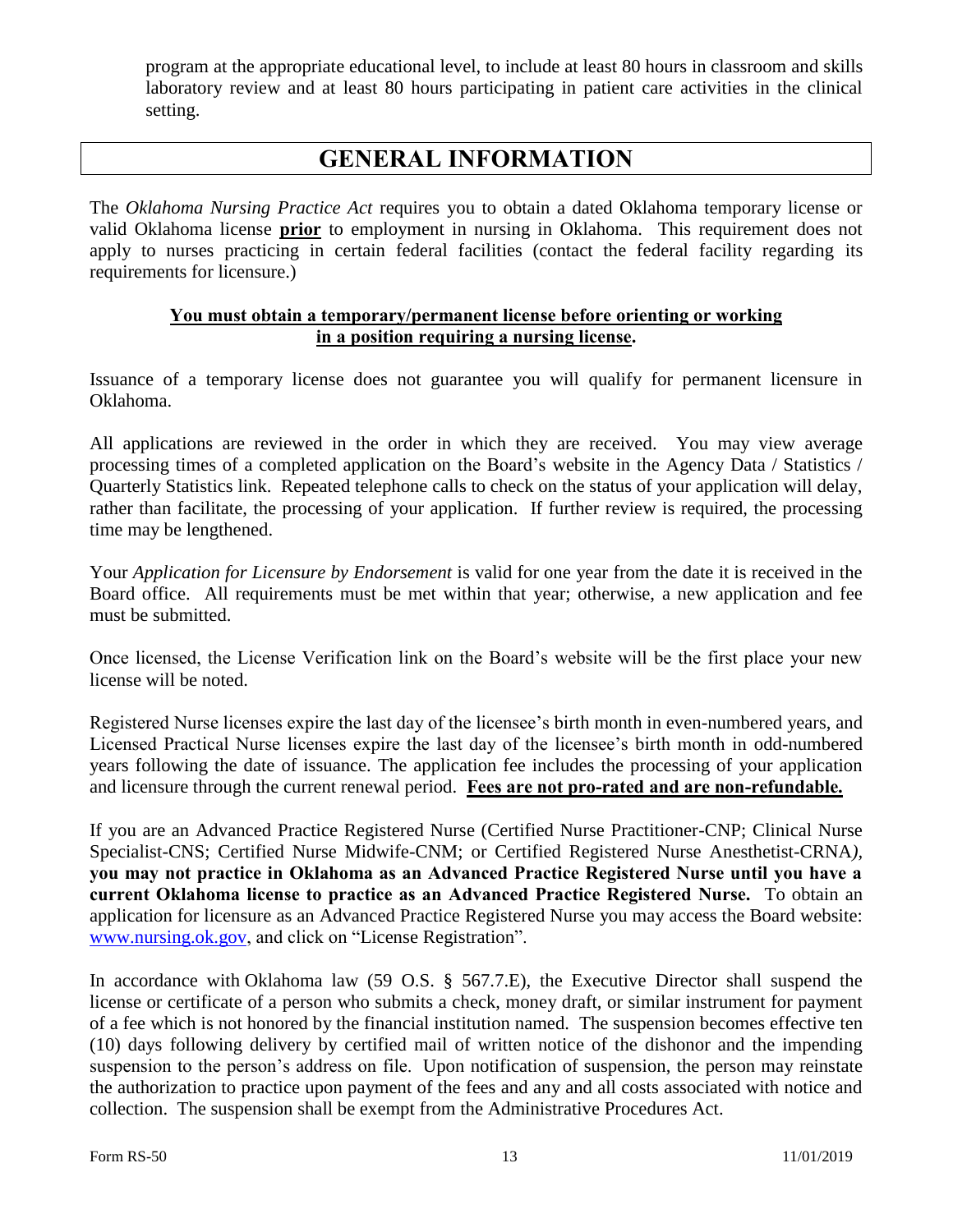### **COMMON MISTAKES THAT DELAY APPLICATION PROCESSING**

- **Leaving application questions incomplete or unanswered, or using correction fluid on the application**
- **Not providing a Social Security number**
- **Failing to provide the full legal name (with the notation "NMN" if there is no middle name)**
- **Failing to request that all required CGFNS documentation from CGFNS, or verification of a credentials review from an independent credentials review agency from the state of original licensure, be submitted directly to the Board office**
- **Failing to request that current, official English language test scores from the testing service, or verification of English language testing from the state of original licensure, be submitted directly to the Board office, if English language testing is required**
- **Failing to submit fingerprint images to be used for the purpose of permitting a state and national criminal background search no more than 90 days prior to receipt of the application in the Board office**
- **Failing to request the** *Employment Verification Form* **be submitted directly from your employer to verify 520 hours work experience in the past five years as needed**
- **Failing to submit an** *Evidence of Status Form* **and supporting documentation**
- **Failing to provide a complete description and documentation regarding a history of criminal charges, disciplinary action, judicial declaration of incompetence, or alternative program**